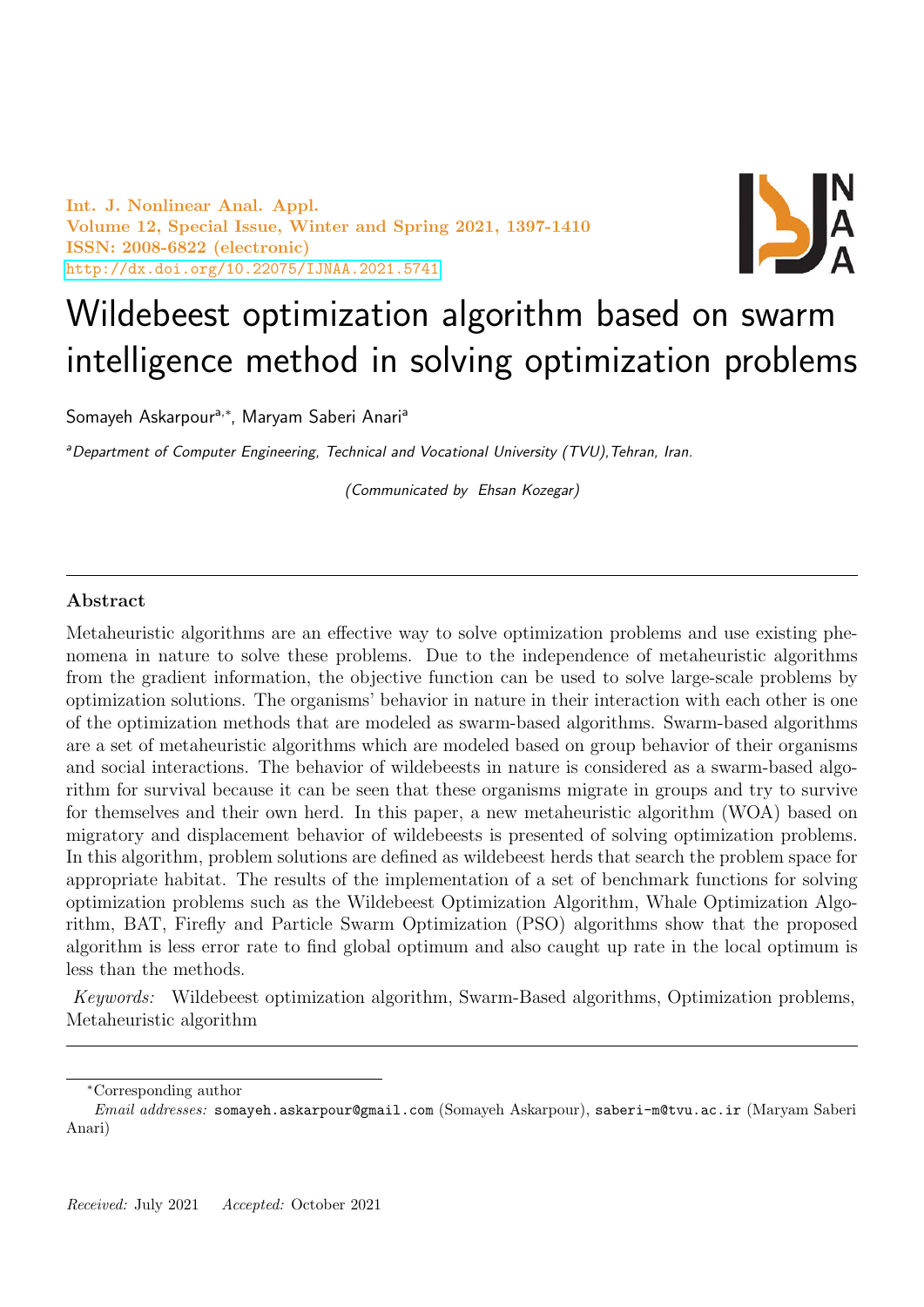## 1. Introduction

Finding an optimal solution among different solutions of an optimization problem is NP-hard and a challenging topic. Typically, the problems surrounding us have an optimal nature because they require that a solution be selected in such a way that the objective function of the problem is minimized or maximized. Optimization issues have an objective function as their descriptor, however, in some optimization problems, the multi-objective function defines the problem, which is why these problems are more challenging. Indeed, if optimization problems have one or more objective functions, then they are single-objective and multi-objective types respectively [\[3\]](#page-12-0). There are various types of optimization problems around us, which are Travelling Salesman Problem (TSP) [\[14\]](#page-13-0), Graph Coloring [\[20\]](#page-13-1) and 0-1 Knapsack Problem [\[2\]](#page-12-1), among which are the classical example. An important challenge in optimizing problems is to find their optimal solution through a lot of solutions. The optimal solution can be calculated by some methods such as mathematics, but these methods have many limitations. For example, in these methods, gradient information of the objective function is required, which in most cases is not possible because the objective functions are applied complex and in some cases it does not have any gradient information. Unlike mathematics-based methods, benchmarked methods of existing rules in nature and metaheuristic algorithms have a lower limit to solve these problems. Nature and its rules have been able to survive for millions of years based on pseudo-random rules and evolution. Metaheuristic methods try to use the problemsolving method in nature to solve real-world optimization problems. The metaheuristic algorithms for solving optimization problems have great points that do not require gradient information of the objective function.

Metaheuristic algorithms can be modeled in a variety of ways in nature. For example, they can use organisms' behaviors and interactions with each other to solve optimization problems. Swarm-based algorithms are a special example of metaheuristic methods is modeling organisms' group behaviors for survival. An example of these behaviors is presented in finding the food by ants and modeling it in Ant Colony Optimization (ACO) Algorithm [\[6\]](#page-13-2). Swarm-based algorithms can be considered as the intelligence of population members in solving an optimization problem. In these algorithms, a population of solutions is created randomly, and each member, with the help of other members, tries to improve the position and chance of survival. Metaheuristic algorithms can be modeled on Darwinian biological rules and evolution. Evolutionary algorithms are metaheuristic methods that utilize merit of a population to survive in solving optimization problems. In metaheuristic algorithms with evolutionary approach assumed that there is a population of problem solutions influenced by evolution operators such as mutation and crossover. Ultimately, the merit members of each generation are considered for the next generation, and with the passage of time, demerit members will be removed from the population. Genetic Algorithm (GA) [\[17\]](#page-13-3) and Differential evolution (DE) algorithm [\[18\]](#page-13-4) are two examples of evolutionary methods for solving optimization problems. Physical rules in nature have also inspired metaheuristic methods, and these rules can be used to find the optimal solution to problems. For example, the rules governing the emission of water waves in the ocean, or the rules governing in sea water evaporation respectively inspire Water wave optimization (WWO) [\[19\]](#page-13-5) and Water Evaporation Optimization (WEO) [\[7\]](#page-13-6).

Metaheuristic methods are not limited to organismic or immoral phenomena and evolutionary behaviors, but these algorithms have also modeled on single-cell biological mechanisms even for solving optimization problems, including Bacterial Foraging Optimization Algorithm (BFOA) [\[16\]](#page-13-7) and Virus Optimization Algorithm (VOA) [\[8\]](#page-13-8). Plants are among the creatures whose evolution has been carried out for millions of years and are the first species of life, and the modeling of their behavior can lead to the creation of precise metaheuristic methods. For example, pollination behavior of flowers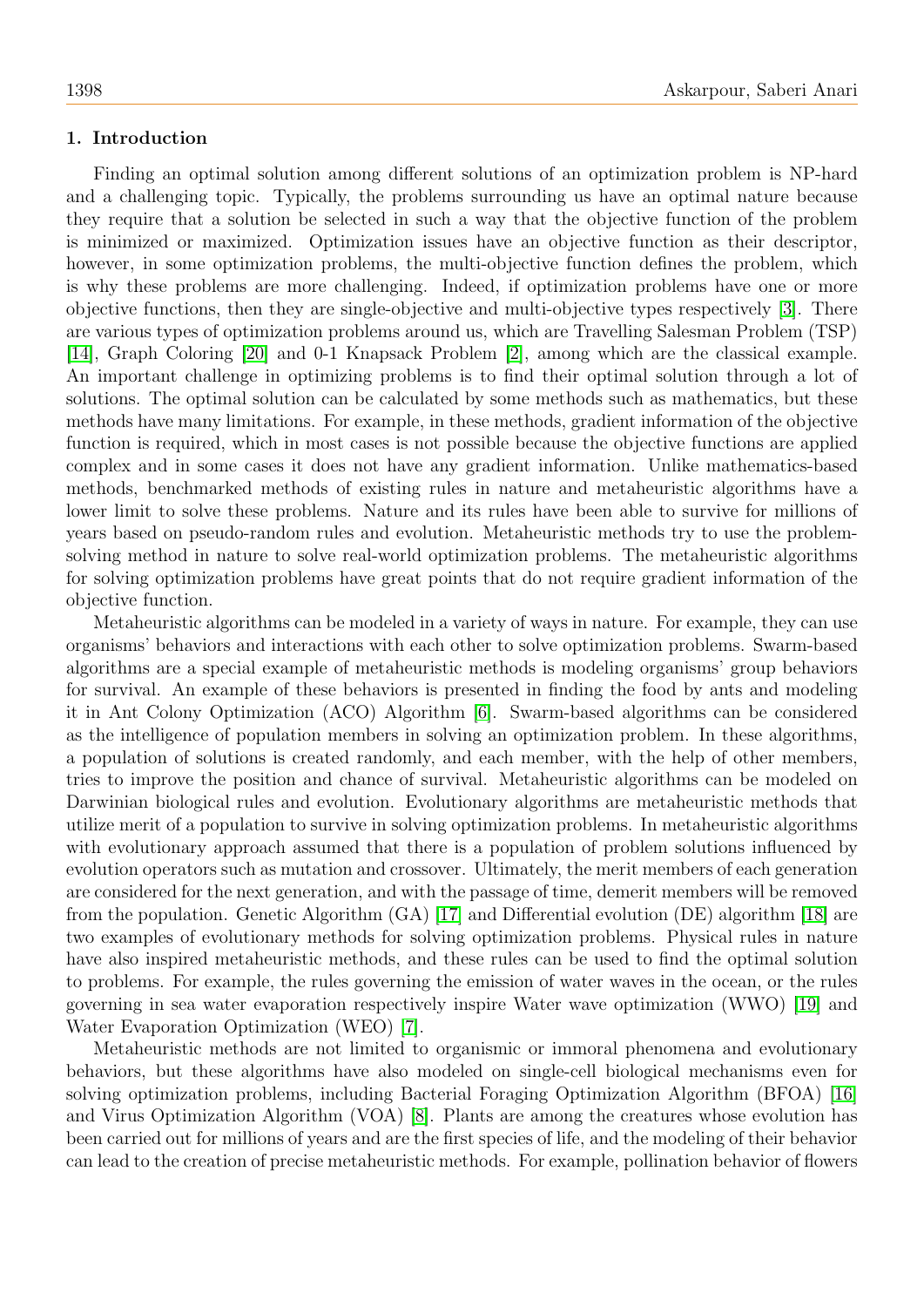in the plants reproduction is an evolutionary method to be continued from generation to generation in plants, and the modeling of this behavior can be used in methods such as Flower Pollination Algorithm (FPA) [\[13\]](#page-13-9). One of the other metaheuristic methods, which is based on the behavior of the plants in nature and which is modeled on the root growth mechanism of the plants in optimal regions is called Runner-root algorithm (RRA) [\[12\]](#page-13-10). Metaheuristic methods can also be modeled on human behavior and a social, political or cultural relationship and interaction among humans. Teaching and learning behaviors among humans to gain knowledge are a clear example of group behavior between humans because people who become more knowledgeable are sharing their knowledge with others, one example of which is in the classroom. Teaching–Learning-Based Optimization (TLBO) algorithms [\[15\]](#page-13-11) is a human-based metaheuristic algorithm. Metaheuristic algorithms do not necessarily imply the physical or biological phenomena in nature. Even in some cases, mathematical rules are used to solve optimization problems. The Sine Cosine Algorithm (SCA) [\[9\]](#page-13-12) is an example of a metaheuristic algorithm that uses sinus and cosine function behavior to find the optimal solution. Metaheuristic algorithms can be categorized from different perspectives that one of these classifications are singlesolution and multi-solution based. In the case of single-solution, the algorithm for each repetition only updates one solution in the problem space, but in multi-solution algorithms, there is a set of solutions that scan the problem space in each repetition. Multi-solution based algorithms due to the fact that there is a population of answers in each repetition, population-based algorithms are also called. The Simulated Annealing (SA) [\[5\]](#page-12-2) and Particle Swarm Optimization Algorithm (PSO) are two examples of algorithms based on single-solution and multi-solution respectively. Organisms' group behaviors for survival are interested in nature, and also there are different organisms in nature that work together to survive. Among the organisms that have swarm-based behavior are African Wildebeests, living in large herds. Wildebeests' behavior is an appropriate sample of group behavior in nature for migrating from arid zones and dry grasslands to optimal areas, grasslands with water sources that can be used to solve optimization problems. In this paper, a new metaheuristic method based on the group behavior of African Wildebeests is presented.

# 2. Population-based algorithms

A Swarm-based algorithm is an example of metaheuristic algorithms that is modeled on group behavior of organisms with social interactions to solve optimization problems. Metaheuristic algorithms with swarm-based are population-based algorithms because problem solutions are considered as members of a population.

In population-based algorithms, in each repetition of the algorithm, there is a population of solutions that are scattered in the search space and seek global optimum solution.

In swarm-based algorithms, each solution, with the help of other problem information, or the status of other solutions or population members, is trying to move towards the optimum. So far, there are various behaviors in nature that have a swarm-based behavior to solve optimization problems. Some examples are referred to below:

Butterflies' behavior and the way their interaction is interesting because it is seen in these insects that they use chemical pheromones to communicate with each other. Butterfly optimization algorithm (BOA) is represented by the modeling of the mechanism for interacting between butterflies with the help of chemical pheromones. In this algorithm, the solution to the problem is considered as a butterfly, and each butterfly releases pheromone in space can lead other butterflies or solutions to the optimal points. Studies show that this algorithm is more accurate than the Genetic Algorithm (GA), Differential Evolution (DE) Algorithm, Cuckoo Search Algorithm and Particle Swarm Optimization (PSO) [\[1\]](#page-12-3).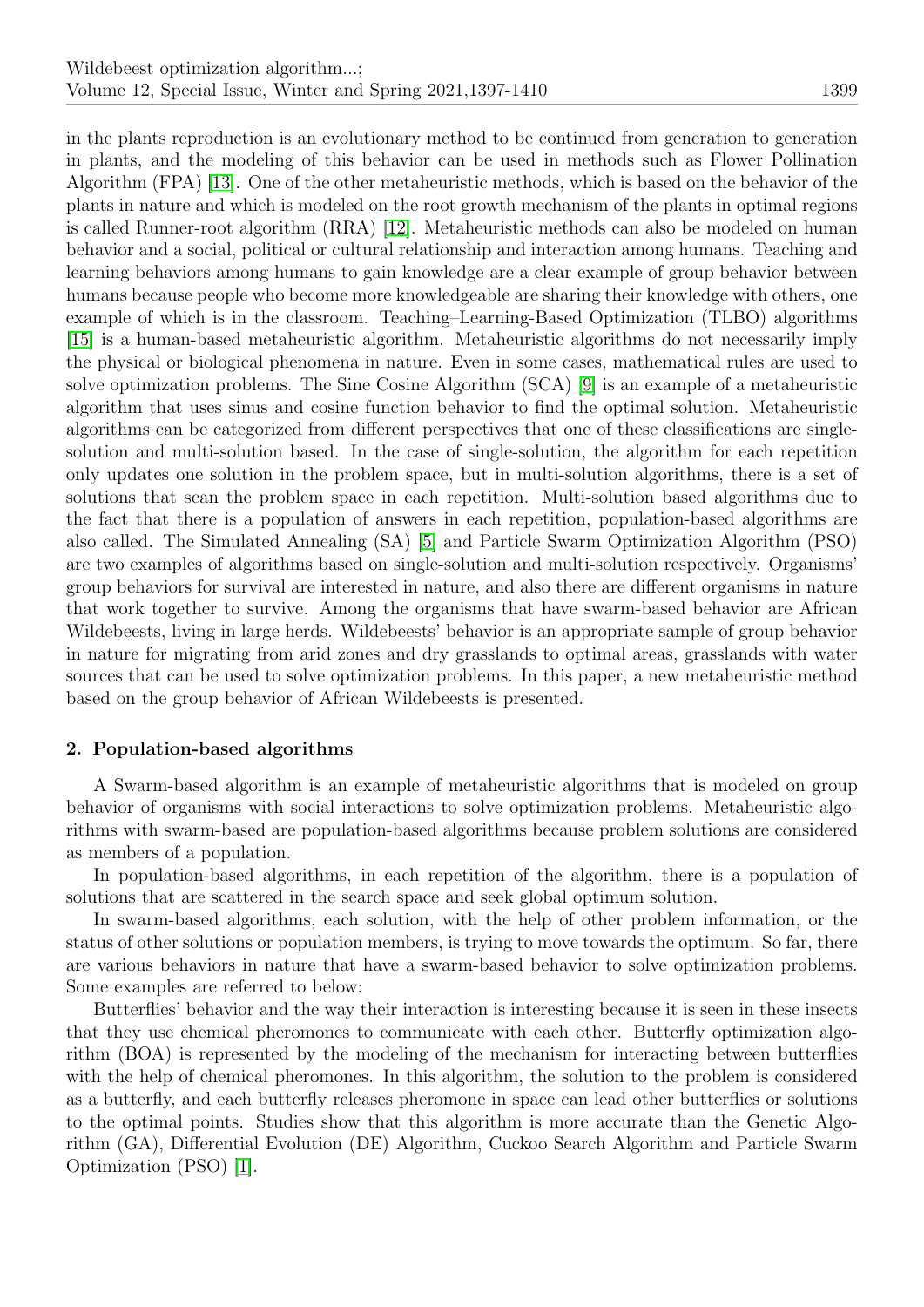The study of the grasshoppers' behavior show that they live in groups in the nature and they fly as large groups and to the food sources. Grasshoppers are considered as agricultural pests and bring significant losses to agriculture and unfortunately a giant cloud of grasshoppers can devastate the nature. Flight and displacement of grasshoppers in a region are influenced by three major factors of wind, gravity and a tendency to move towards other grasshoppers. Grasshopper Optimization Algorithm (GOA) is a swarm-based algorithm that considers that three behaviors to solve an optimization problem. In the grasshopper optimization algorithm, each solution is assumed as a grasshopper and is affected by the earth gravity, wind and the effect of other grasshoppers to fly in the problem space. Implementation of the grasshopper optimization algorithm on benchmark functions shows that this algorithm is more accurate than PSO, BAT and Firefly Algorithms [\[10\]](#page-13-13).

Hunting in nature can be individual or swarm-based, but in many species, the evolution process has been that they have over time learned that group and swarm-based behaviors have a greater chance of hunting organisms. Spotted hyenas are one of the species that hunt in nature in groups. Spotted hyenas use an interesting and multi-step mechanism for prey hunting. First of all, they identify the prey for hunting, then surround and attack the prey at the right time. Spotted Hyena Optimizer (SHO) is one of the herd behavior and swarm-based behavior algorithms that utilizes the hunting behavior of spotted hyenas. In this algorithm, the optimal point is approximately equal to the best population member, and any problem solution or hyenas attempts to attack toward to this point. The simulation and implementation of the spotted hyena optimization algorithm show that in general is more accurate than Gravitational Search Algorithm, Grey Wolf Optimizer (GWO), Genetic Algorithm, and Particle Optimization Algorithm [\[4\]](#page-12-4).

Whales and Humpback whales are among the aquatic mammals that have high intelligence and most of their behavior are social rather than individual, and in this regard, these creatures are in the category of social creatures with swarm-based behavior. Humpback whales are commonly team up to hunt shoal of fish, and it has been observed to use bubble hunts to hunt school of fish. Each of them, lead shoal of fish to an optimal point by creating bubble walls and attack school of fish at the right time. Whale Optimization Algorithm (WOA) works according to bubble-net feeding mechanism of whales. In this algorithm, each problem solution is a whale and uses upward-spirals and double-loops motion to navigate the problem space. Implementing WOA on benchmark functions and several examples of practical optimization problems show that this algorithm is more accurate than PSO, Gravitational Search Algorithm and Differential Evolution (DE) Algorithm [\[11\]](#page-13-14).

#### 3. Proposed algorithm

One of the evolutionary behaviors in organisms is the formation of a group to increase the chance of survival. Organisms have a greater chance of hunting, feeding, defending, and nesting by living in a group. With the passing of time, the organisms found out that they could increase their survival with the help of their own kind. There are various group behaviors in nature, one of these behaviors is the change of habitat and migration to find pasture and optimal food position. Immigration is abundant in nature in various organisms such as birds, fish, wildebeest, and other herbivores. Migration and habitat change is an evolutionary behavior to increase the chances of survival in many organism species. In fact, organisms with intelligent mechanisms try to choose routes for migration that increase their chances of survival. African wildebeests are the organisms that have swarm-based behavior among them. In Fig[.1,](#page-4-0) an example of an African wildebeest is shown in grazing and feeding in a thick forest:

The behavioral study of African wildebeest suggests that their own kind friendship and defensive behavior is abundant. African wildebeests are among the organisms show social and swarm-based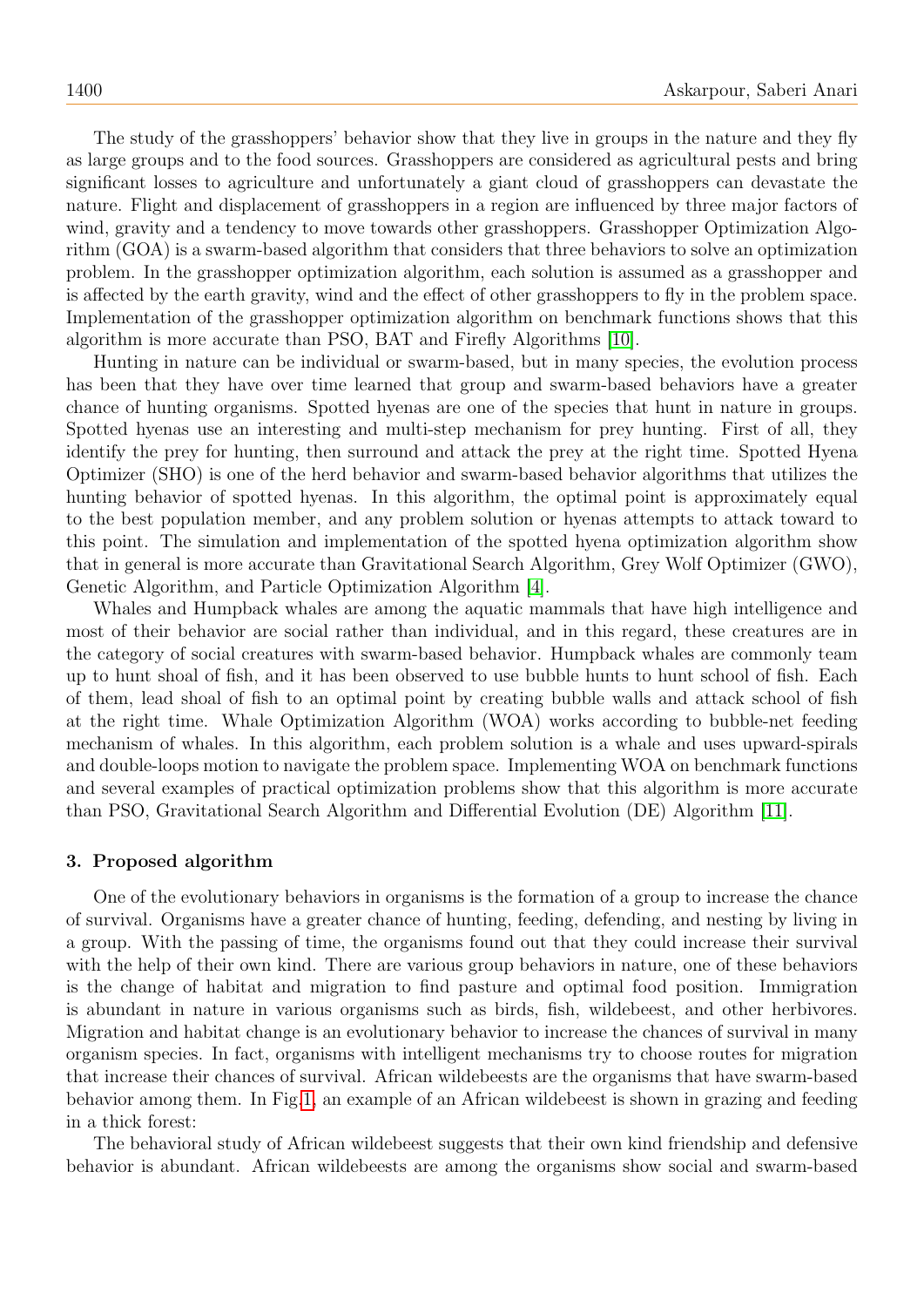

Figure 1: An African Wildebeest is eating plants

behaviors. These organisms are wild species in nature that migrate in a group to reach a new habitat. African wildebeests use a cooperative and collaborative pattern and to search for an appropriate and optimal habitat in their migration. The behavioral mechanism of these organisms is such that they can help each other to migrate to the optimal areas of food and water. In these organisms, each population member emigrates according to the pattern of neighbors, and each population member attempts individually or by experience of their own herd to immigrate. In Fig. ??, the behavior of migrating African wildebeests to find new pasture is shown with the help of other herds of their own kind:

<span id="page-4-0"></span>

Figure 2: African wildebeest herds are changing the habitat

The study of the swarm-based behavior of African wildebeest in migration indicates that they consider the following two factors for migration: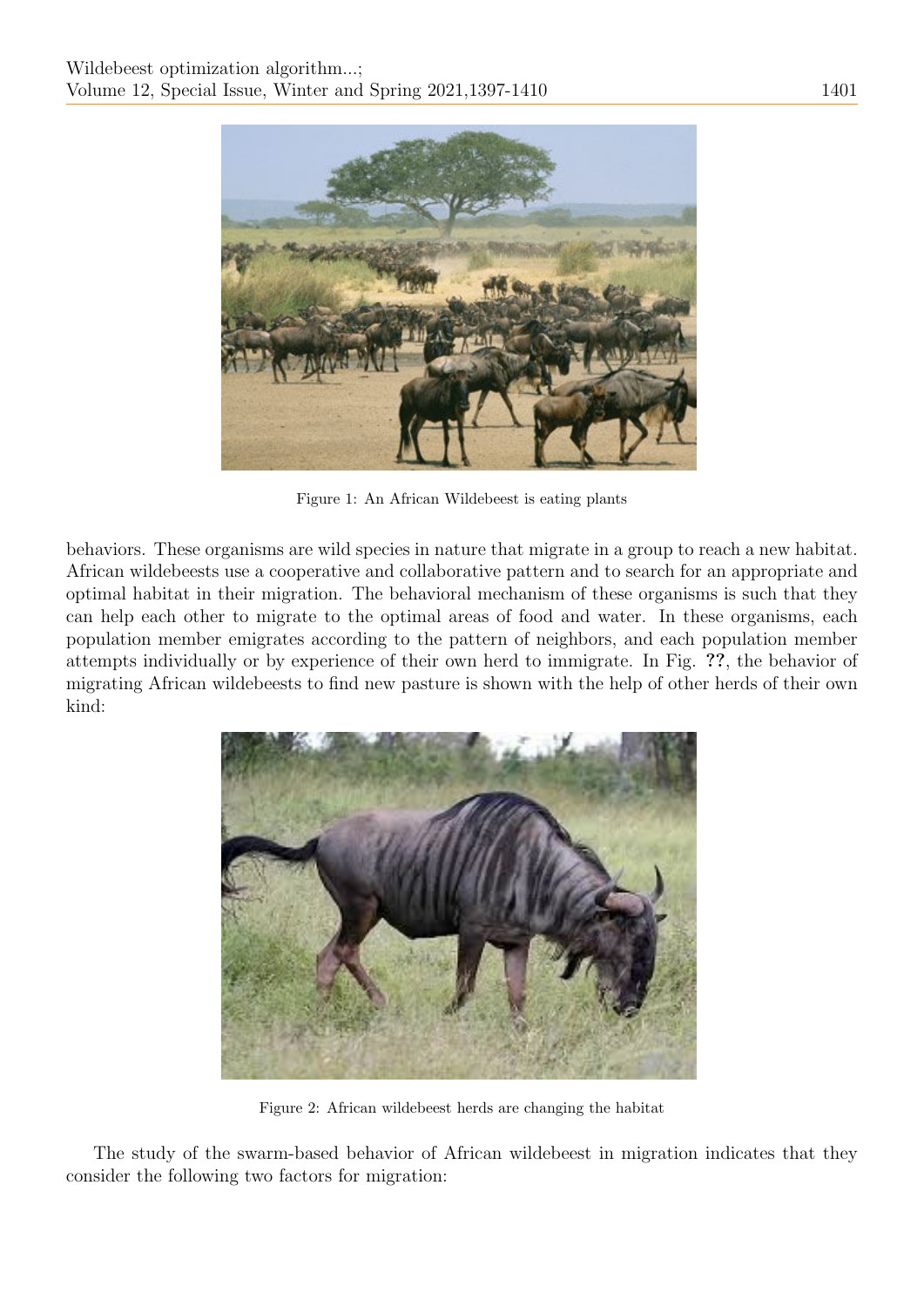- African wildebeests move towards large herds and try to join themselves to a large hard because they are less likely to be hunted.
- African wildebeests select areas with more vegetation and forage to move and migrate.

In addition to the two important rules mentioned above, the migration of African wildebeests has taught them that only increase the risk of getting lost and being hunted, moreover, those who are in the herd have higher chance to survive and can also give birth. In this paper, a new optimization method based on the swarm-based behavior of African wildebeest is presented for solving optimization problems. In this algorithm, the following assumptions are considered:

- Each problem solution is considered as an African wildebeest, then evaluated by the objective function of the problem its merit is defined.
- Any population member with more merit will be more effective to lead other members towards the optimal answer so that each member is assigned a weight that is commensurate with their merits.
- Members who have more weight can attract more members and less weight it is the less able to lead.

In each repetition of the algorithm, population members are trying to move or migrate by impression of weight and merit of other herd members in a way that they search the search space problem.

Weak population members are gradually being omitted by factors such as starvation or hunting, and new members add to the herd by giving birth.

Assume that each optimization problem solution is considered as a member of the population of African wildebeest. In accordance with equation 1, this solution is defined in D-dimensional space:

$$
S_i = \{S_i^1, S_i^2, \dots, S_i^D\}
$$
 (1)

In this equation,  $S_i$  is a member of the *i*-th population and  $S_i^j$  $i<sub>i</sub>$  is considered the *j*-th dimension of i-th solution. A set of initial solutions is considered as a population in equation 2:

$$
S = \{S_1, S_2, \dots, S_N\}
$$
 (2)

In this equation, N is assumed to be equal to the size and population number, S is population or a set of problem solutions. In the wildebeest optimization algorithm is assumed that each wildebeest has a chance of survival in terms of its merit, and, on the other hand, one weight can be assigned to each wildebeest that indicates the importance of its rule in the herd. The most and least important can be considered as one and zero respectively. To determine the weight and importance of each solution, you can use the objective function or f. Before evaluating the population members, it is required that each population member to be distributed in the problem space randomly according to equation 3, to be evaluated by the objective function:

$$
S_i = L + (U - L), rand(0, 1)
$$
\n(3)

In the above equation, L and U represent respectively the lower and upper bound of each dimension of the problem. In equation 4, we can determine the weight and value of any solution to lead a herd or its importance in the next generation of a herd:

$$
W_i = \frac{f(S_i) - f^{min}}{f^{max} - f^{min}}\tag{4}
$$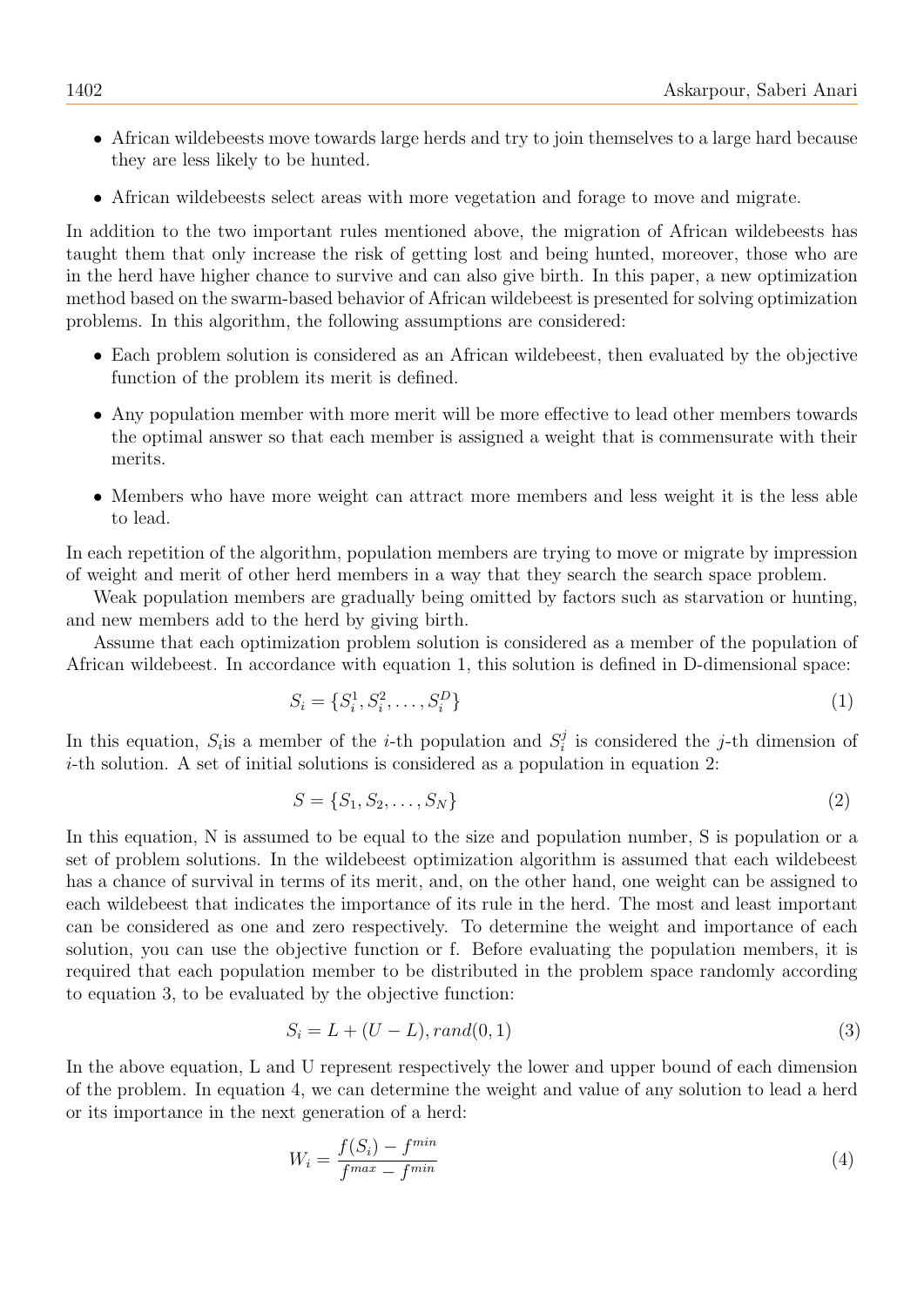In this equation,  $f^{max}$  and  $f^{min}$  are considered to be the maximum and minimum merit of wildebeest respectively.  $f(S_i)$  is the merit of a population member, and ultimately,  $W_i$  is the weight of the wildebeest  $S_i$ . Each population member, in terms of its weight, plays a role in guiding the herd to the optimal points. It is assumed that the highest merit population member leads the most number of wildebeests in its environment to the optimal point.

Suppose that the most merit population member with the  $f^{max}$  merit has been able to choose  $\alpha$ member of its own environment for migration and displacement. According to equation 5, a member of the merit weight  $W_i$  can lead a number of members of its own environment:

$$
n_i = \alpha W_i \tag{5}
$$

In this equation,  $S_i$  member chooses a number of members which is called  $n_i$  to lead the herd. According to equation 6, the size of group members can be created around population members is one number greater than the size of the initial population or N:

$$
n = \sum_{i=1}^{N} n_i > N \tag{6}
$$

When the initial population is steady in the proposed method, the best way is eliminating some population members in each repetition:

- Each population member has a chance of survival and a chance of being lost or hunted.
- Each wildebeest in a larger herd has less chance of being lost
- On the contrary, each wildebeest in the small herd has more chance of being lost and hunted.

In fact, with this mechanism, the non-optimal answers will be eliminated from the population in each repetition with the passage of time. The chance of hunting or losing any population member is described in equation 7:

$$
p(S_i) = 1 - W_i \tag{7}
$$

In each repetition of the algorithm, population members can be as a leader or head of the herd to change the habitat of their own environment and equation 8 is presented for modeling this behavior:

$$
S_i^{new} = S_i + rand(-1, +1), r(t)
$$
\n(8)

In this equation,  $S_i$  is the status of the leader of the herd,  $r(t)$  is the radius of spreading out the members around the leader of the herd in the t repetition of the algorithm and  $S_i^{new}$  is the position of a population member that is around a wildebeest as head of the herd to change the habitat. To increase the convergence of the algorithm, it's better to choose a dynamic  $r(t)$  and decrease it repeatedly based on its repetition that finally, the nature of the algorithm in the first repetition is global and in the last repetition is local. Therefore, the equation 9 is suggested to change and reduce nonlinear of  $r(t)$ :

$$
r(t) = L \cdot \frac{r(t)}{t} \tag{9}
$$

In this equation, L is a parameter in the  $range[1, 4]$ ,  $r(1)$  is the radius of spreading out the members around the leader of the herd in the t repetition of the algorithm.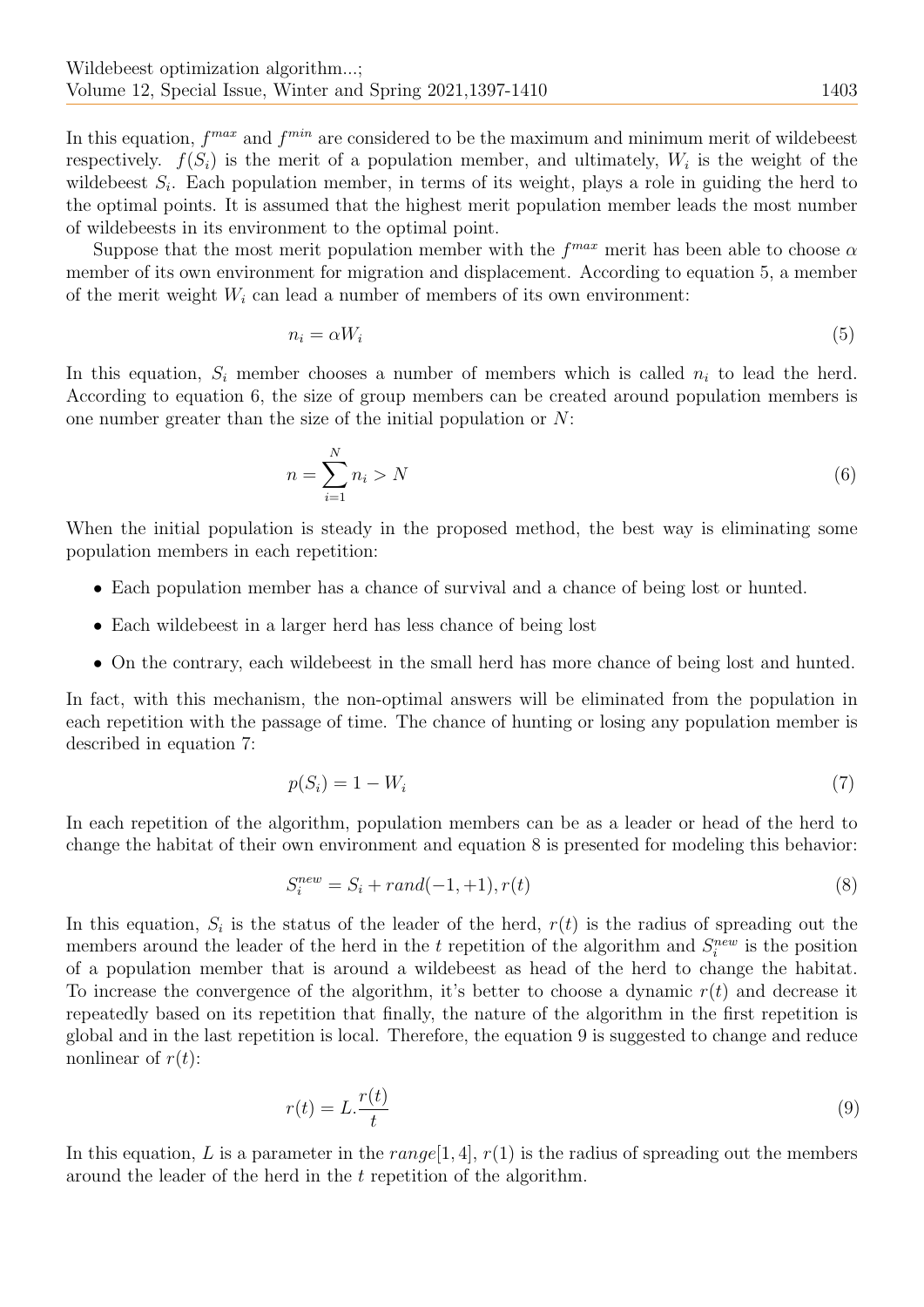## 4. Implementation

An optimization problem can be described with mathematical function. Objective functions are actually represent an optimization problem and finding their minimum or maximum is important. Evaluation functions or benchmark functions are an example of multivariate mathematical optimization problems to evaluate the performance of metaheuristic methods. The ultimate purpose in a benchmark function with optimizations is to be found by the metaheuristic method. Various samples of benchmark functions are used to measure the convergence of metaheuristic methods, including the Sphere, Rosenbrock, Rastrigin, Schwefel, Griewank and Ackley benchmark functions. The threedimensional graph of the Sphere, Rastrigin, Schwefel, Griewank and Ackley benchmark functions is respectively shown in Fig. [3,](#page-7-0) [4,](#page-7-1) [5,](#page-8-0) [6](#page-8-1) and [7.](#page-8-2)



Figure 3: 3D graph of the Sphere benchmark function

<span id="page-7-0"></span>

<span id="page-7-1"></span>Figure 4: 3D graph of the Rastrigin benchmark function

Each of the Sphere, Rosenbrock, Rastrigin, Schwefel, Griewank, and Ackley benchmark functions has a mathematical standard that global minimum is considered as a global optimum in this function. Some benchmark functions such as Sphere and Rosenbrock have small space complexity, and these types of functions have no local optimization, whereas benchmark functions such as Rastrigin, Schwefel, and Griewank have also global optimum and local optimization and because of this, their search space is more complex than the Sphere and Rosenbrock benchmark functions. In Table [1,](#page-9-0) a list of some of the most widely used benchmark functions is shown with their standards in n space: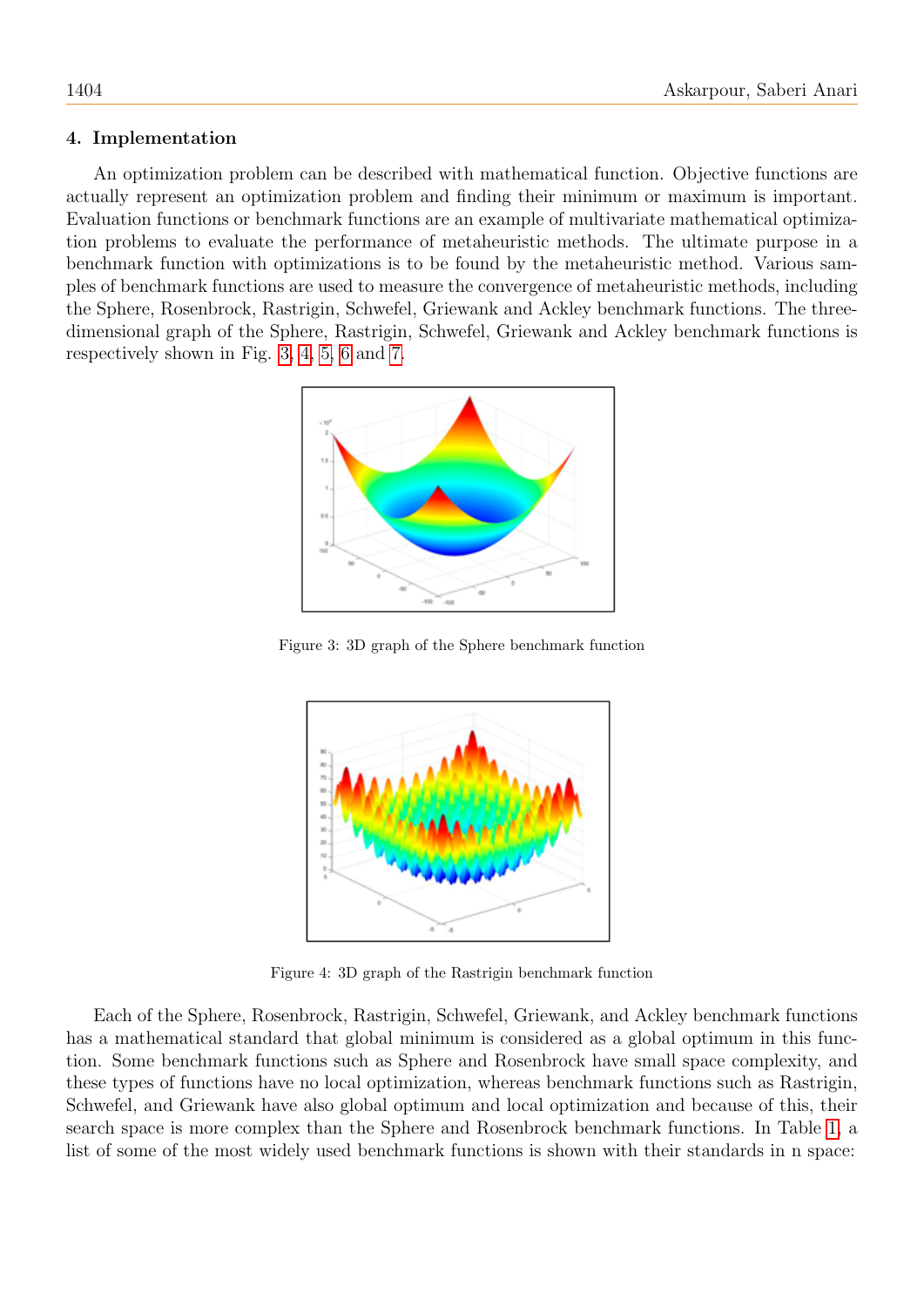

Figure 5: 3D graph of the Schwefel benchmark function

<span id="page-8-0"></span>

Figure 6: 3D graph of the Griewank benchmark function

<span id="page-8-1"></span>

<span id="page-8-2"></span>Figure 7: 3D graph of the Ackley benchmark function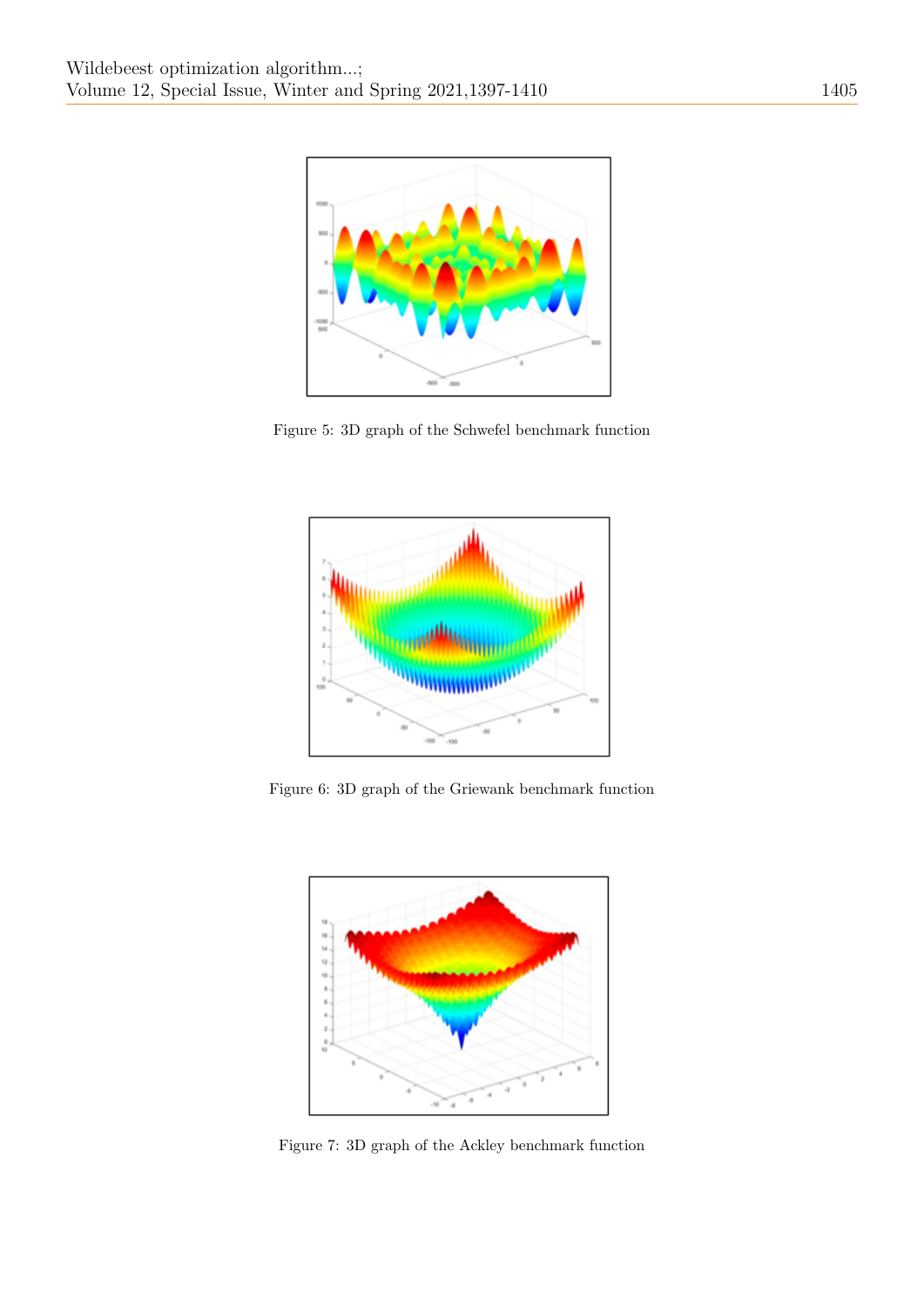<span id="page-9-0"></span>

|               | rapie 1: The standard of benchmark functions used for evaluation                                                 |
|---------------|------------------------------------------------------------------------------------------------------------------|
| Function      | Expression formula                                                                                               |
| <b>Sphere</b> | $f_1(x) = \sum_{i=1}^n x_i^2$                                                                                    |
| Rosenbrock    | $f_2(x) = \sum_{i=1}^{n-1} [100(x_{i+1} - x_i^2)^2 + (x_i - 1)^2]$                                               |
| Rastrigin     | $f_3(x) = \sum_{i=1}^n [x_i^2 - 10cos(2\pi x_i) + 10]$                                                           |
| Schwefel      | $f_4(x) = \sum_{i=1}^n   -x_i sin(\sqrt{ x_i }) $                                                                |
| Griewank      | $f_5(x) = \frac{1}{4000} \sum_{i=1}^n x_i^2 - \prod_{i=1}^n \cos(\frac{x_i}{\sqrt{i}}) + 1$                      |
| Ackley        | $f_6(x) = -20exp(-0.2\sqrt{\frac{1}{n}\sum_{i=1}^n x_i^2} - exp(\frac{1}{n}\sum_{j=1}^n cos(2\pi x_i)) + 20 + e$ |

Table 1: The standard of benchmark functions used for evaluation

To evaluate the proposed algorithm, benchmark functions are used as the objective function and compared and evaluated simultaneously with several optimization algorithms. To evaluate the proposed method, the accuracy and convergence indicators are used toward to optimal solutions. In these implementations:

- 1. A standard cost function such as Sphere is selected
- 2. Then the proposed algorithm is implemented with that cost function
- 3. The calculation error diagram of the global optimum in terms of the algorithm repetition was drawn.
- 4. For better evaluation, the experiment runs 30 times with a population of 10 and a repetition of 100 and the average of results are shown in the output.

In order to determine the efficiency in Matlab programming environment, the proposed algorithm is compared with several optimization algorithms such as Whale optimization algorithm, Bat, Firefly and Particle swarm optimization (PSO) algorithms, and the results are presented. In implementing the proposed method on an objective function, each of the mentioned algorithms is also implemented on the objective function so that we can have a comparison between them in terms of accuracy.

In these evaluations, the value of the parameter L in the proposed method is equal to 2.5,  $r(1)$ , or the distribution radius of the members around the head of the herd is 0.5, individual and collective learning coefficients of the Particle algorithm are 2.05 and 2.05 respectively, and in the Bat algorithm, the local search probability is 0.5 and the coefficient  $\varepsilon$  is equal to 0.01 and the initial loudness value is 0.5. In the firefly algorithm, the initial attraction is assumed to be equal to 2 and the coefficient of the convergence parameter is also considered to be 0.2.

In whale optimization algorithm, the parameters are considered exactly dedicated from the base paper of whale optimization algorithm.

The convergence diagram of the proposed algorithm and other metaheuristic algorithms is presented on the mathematical benchmark functions used in Fig. 8, 9, 10, 11 and 12.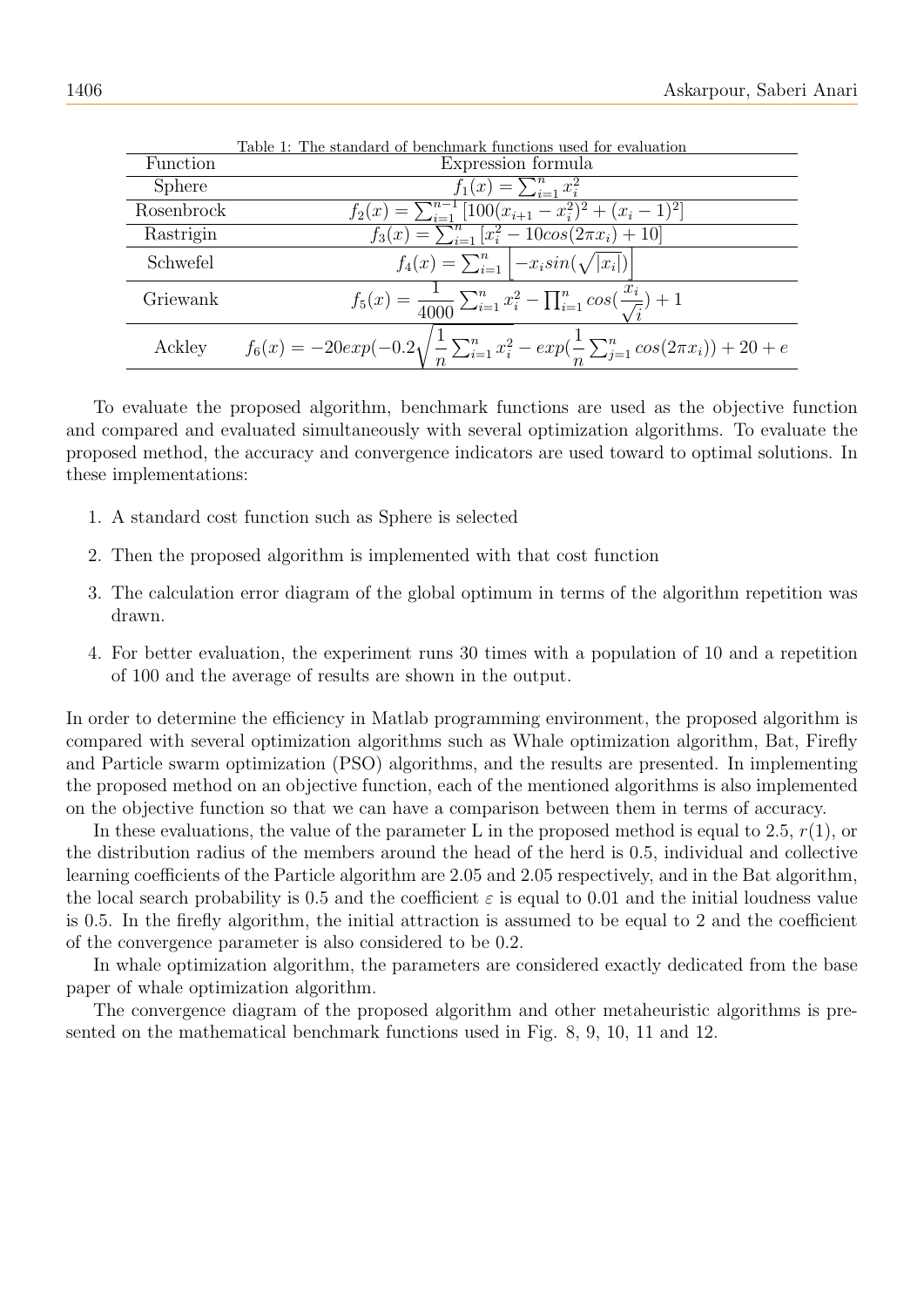

Figure 8: Comparison and evaluation of the Sphere benchmark function



Figure 9: Comparison and evaluation of the Rosenbrock benchmark function



Figure 10: Comparison and evaluation of the Griewank benchmark function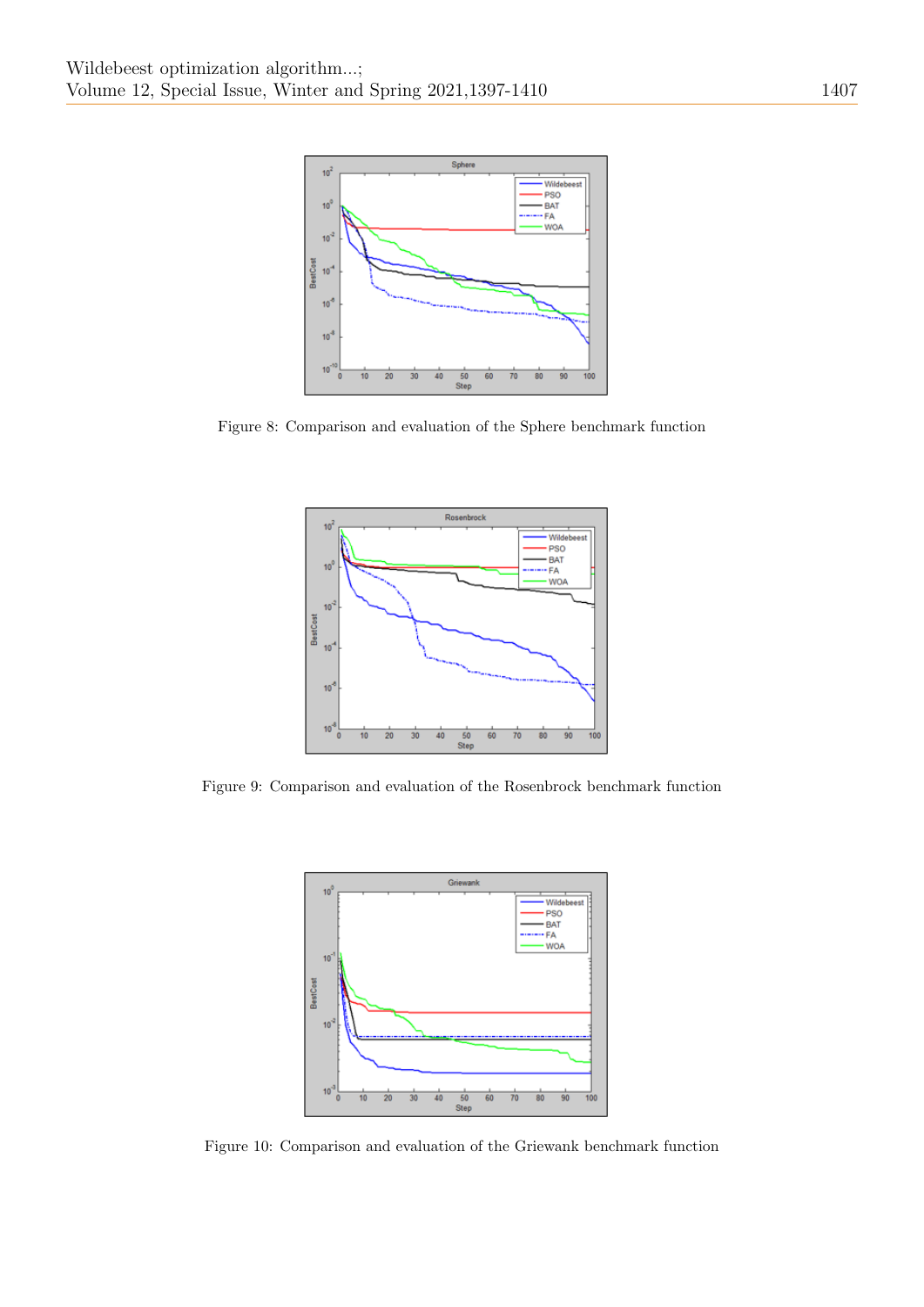

Figure 11: Comparison and Evaluation of the Rastrigin Benchmark function



Figure 12: Comparison and evaluation of the Ackley benchmark function

The comparison of the calculation global optimum error rate in terms of repetition in the proposed algorithm, the Whale optimization algorithm, Bat, Firefly and Particle optimization algorithms show that in all algorithms the optimal global error rate is depend on the repetition of the downward algorithm, which means that each of these algorithms has been able to guide the population members and thus the merit population member in terms of their repetition to the optimal problem or objective function, but the error reduction rate is not the same based on repetition in these algorithms . The evaluations show that the proposed method has a higher reduction error rate in terms of repetition in benchmark functions, in other words, the proposed method has been able to lead the population members faster to the global optimum. Our evaluation results show that the proposed method in the complex benchmark functions such as Rastrigin, Griewank, and Ackley reduces the error rate with higher slope in comparison with other algorithms. Furthermore, other algorithms move in this benchmark function with lower slope towards to the optimal point, and this is emphasized than in some experiments, algorithms such as PSO, Fireflies, Bats, and Whale are caught up in the local optimum. In general, if the slope of the error reduction chart is very small in terms of repetition, it indicates that the method is susceptible to being caught up in local optimum. In the benchmark functions of Rastrigin, Griewank, and Ackley, the proposed method continuously reduces its slope, and this suggests that the algorithm is seldom caught up in the local optimum.

Our evaluation results in the Rastrigin, Griewank, and Ackley benchmark functions show that if 50 experiments are performed for each benchmark function, the probability of catching up in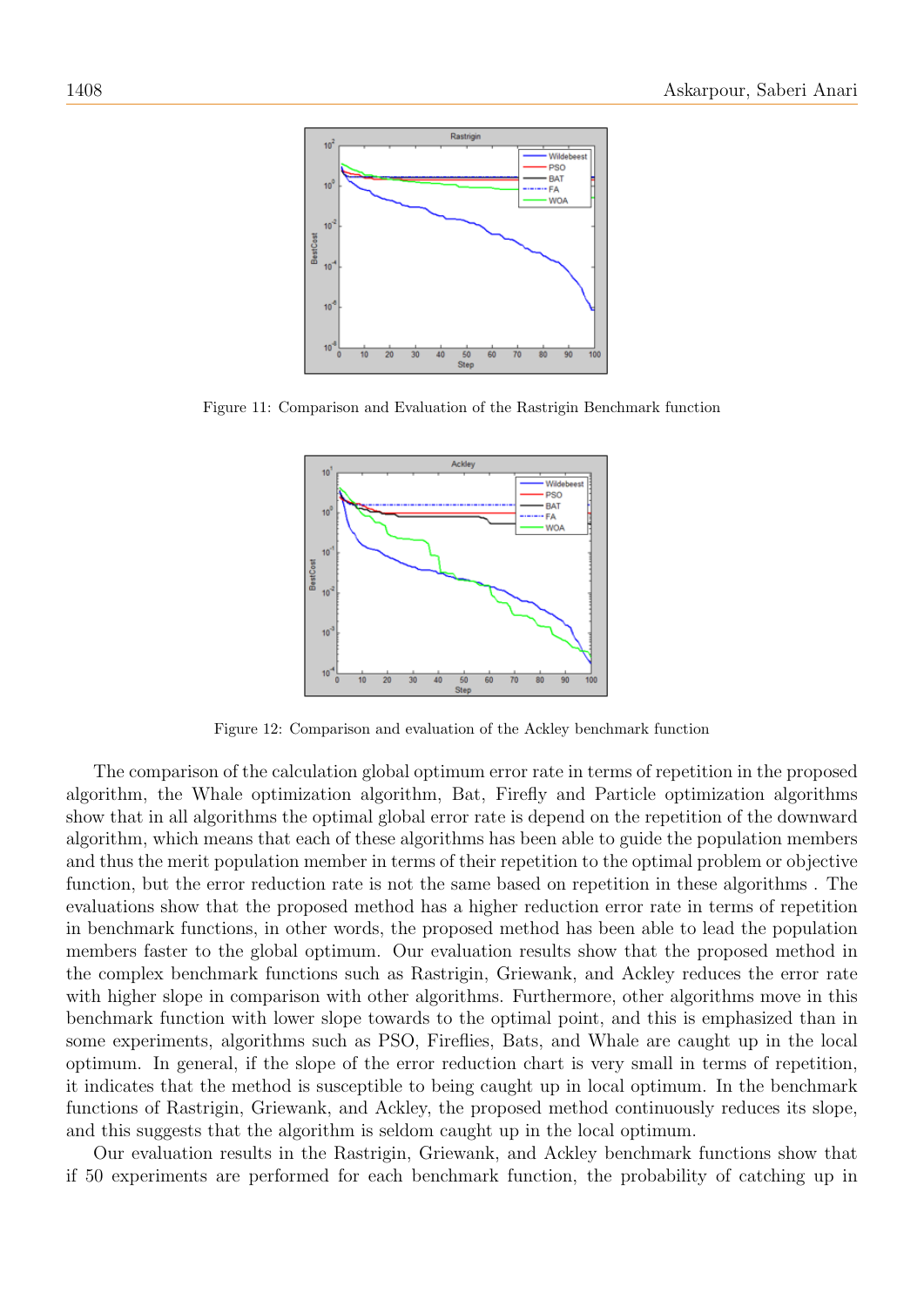the local optimum of the proposed method, Whale, Firefly, PSO and Bat optimization algorithms respectively equal to 5.33%, 6.66%, 12%, 10.66% and 16%. Comparison of the proposed method and other algorithms with simpler benchmark functions such as Sphere and Rosenbrock suggests that the proposed algorithm could find global optimum with finite error rate, then Firefly algorithm iss the second rank. Our results indicate that the proposed algorithm and Whale algorithm are more suited in the complex benchmark functions. Furthermore, the proposed method and Firefly are more accurate in the simple benchmark functions. The results of the implementation of the proposed algorithm on the Sphere, Rosenbrock, Griewank, Rastrigin and Ackley benchmark functions show that the average error rate in finding the global optimum is order of  $10^{-9}$ ,  $10^{-7}$ ,  $10^{-2.5}$ ,  $10^{-6}$ ,  $10^{-4}$  and it provides less error rate than Whale, PSO, Bat and Firefly optimization algorithms. In general, it can be concluded that the proposed method is less caught up in the local optimum than Whale, PSO, Bat and Firefly optimization algorithms, and it reduces the optimal error calculation rate with higher slope by repetition. Eventually, the proposed algorithm calculates the optimal of these benchmark functions with less error than other algorithms in the last repetition.

# 5. Conclusion

Organisms' behavior is considered as problem-solving methods in nature, and these methods are modeled in the form of metaheuristic algorithms. Swarm-based behavior of organisms is one of the evolutionary behaviors for survival and it is inspired by Swarm-based intelligence algorithms. In these algorithms, each problem solution, along with other solutions, looks for the optimal problem. In swarm-based behavior, the intelligence of the whole population is used to find optimal solutions. The swarm-based behavior of African wildebeest in migration is an example of the swarm-based behavior that the organisms do to stay alive. In this research, a new metaheuristic algorithm is presented based on the behavior of changing the African wildebeest habitat, the hunting of weak members and the replacement of merit members. African wildebeest optimization algorithm is a form of competition for survival which formulated in solving optimization problems.

The results of the implementation of the proposed method on benchmark functions showed that the proposed method is less error rate than whale optimization algorithm, Bat, Firefly and Particle swarm optimization (PSO) algorithms succeeded in finding global optimum and it has also less tendency to converge to the local optimum. In the future study, a new practical version of the African wildebeest optimization algorithm for developed medical images segmentation to detect diseases such as brain tumors with higher accuracy. In fact, our future research combines the fuzzy clustering algorithm with African wildebeest optimization algorithm to increase the accuracy of diagnosing brain tumors.

# References

- <span id="page-12-3"></span>[1] S. Arora and S. Singh, Butterfly optimization algorithm: a novel approach for global optimization, Soft Computing, (2018) 1-20.
- <span id="page-12-1"></span>[2] Y. Atay, I. Koc, I. Babaoglu and H. Kodaz, Community detection from biological and social networks: A comparative analysis of metaheuristic algorithms, Applied Soft Computing, 50 (2017) 194-211.
- <span id="page-12-0"></span>[3] N. Delgarm, B. Sajadi, F. Kowsary and S. Delgarm, Multi-objective optimization of the building energy performance: A simulation-based approach by means of particle swarm optimization (PSO), Applied Energy, 170 (2016) 293-303.
- <span id="page-12-4"></span>[4] G. Dhiman and V. Kumar, Spotted hyena optimizer: A novel bio-inspired based metaheuristic technique for engineering applications, Advances in Engineering Software, 114 (2017) 48-70.
- <span id="page-12-2"></span>[5] A. E. S. Ezugwu, A. O. Adewumi and M. E. Frîncu, Simulated annealing based symbiotic organisms search optimization algorithm for traveling salesman problem, Expert Systems with Applications, 77 (2017) 189-210.